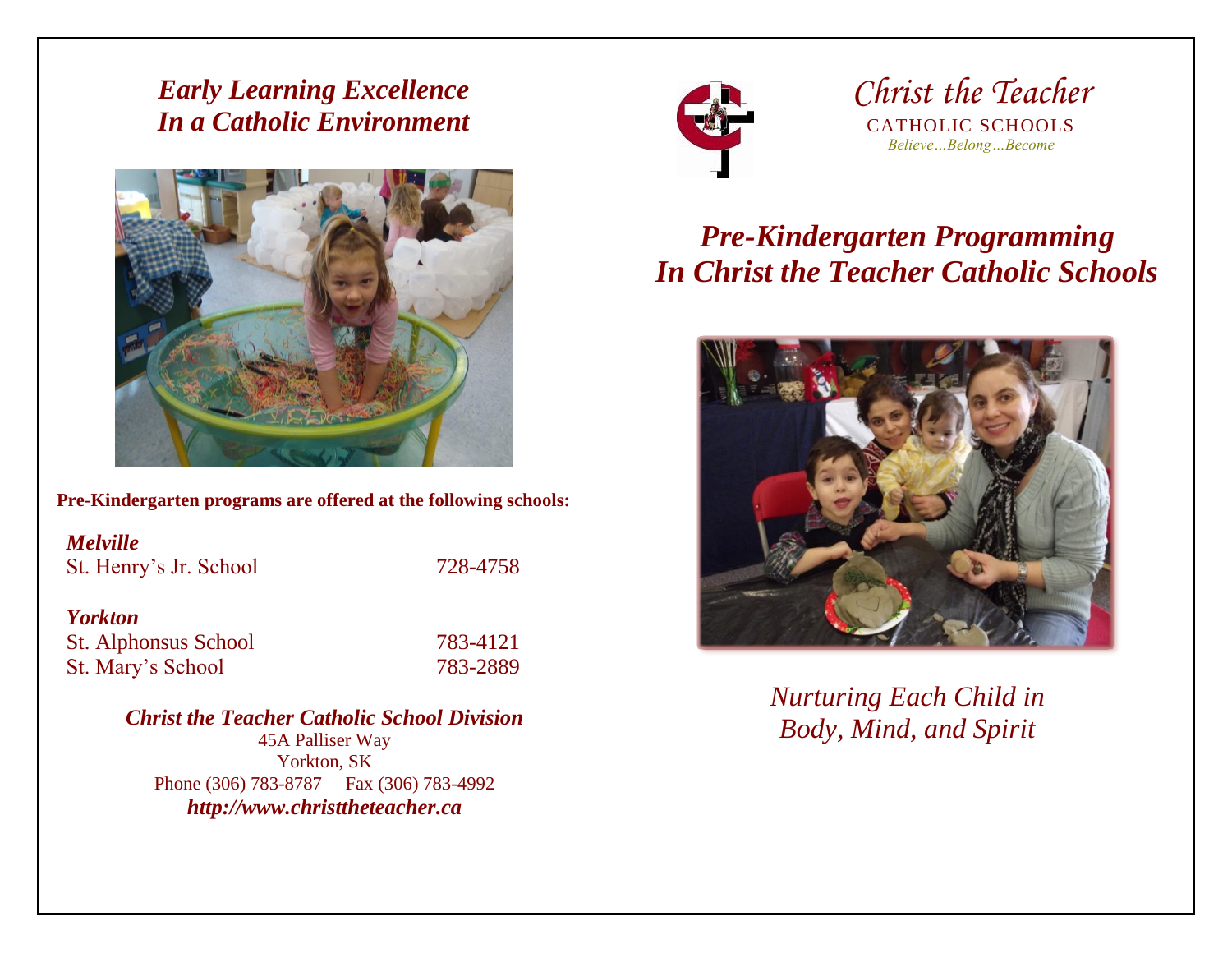## *Joining Us For Your Child's Learning Journey*

Pre-Kindergarten is just the beginning of a wonderful and exciting learning experience. We sincerely look forward to you and your child joining our Catholic community for that journey.

We believe in our schools, in the gift of Catholic education, and in our promise of exceptional learning. By choosing a faith-filled education, we know you will share those beliefs with us.

### *Introducing You to Pre-Kindergarten*

Time goes by quickly. Your child has grown and developed so much already, and now it is time for you to consider whether he or she will attend Pre-Kindergarten.

You have an important decision to make, and we are here to help. Pre-Kindergarten is a significant milestone and the beginning of a lifelong, faith-filled learning journey. Your child has a promising future ahead and we hope you will give us the opportunity to nurture his or her social, physical, intellectual, and spiritual growth.

At Christ the Teacher Catholic Schools, we believe that there is something unique and truly special about an education that is rooted in faith. Part of our distinctiveness is our commitment to fostering a strong relationship between your home, our school, and your parish.

There is also a wonderful sense of community in our Catholic schools – one that is bound together by faith, nurtured by a tremendously caring environment, and is dedicated to exceptional learning.



### *Parental Involvement*

Our schools value parents as partners. We know that parents are the first and best teachers of their children. We look forward to fostering a positive relationship with you so that together we can achieve excellence in education for your child. Family involvement is an extremely important and valued part of our Pre-Kindergarten program. Parents are invited to participate in a selections of activities offered throughout the school year. Open communication between home and school is valued, and a home visit may be scheduled to discuss your child's needs.

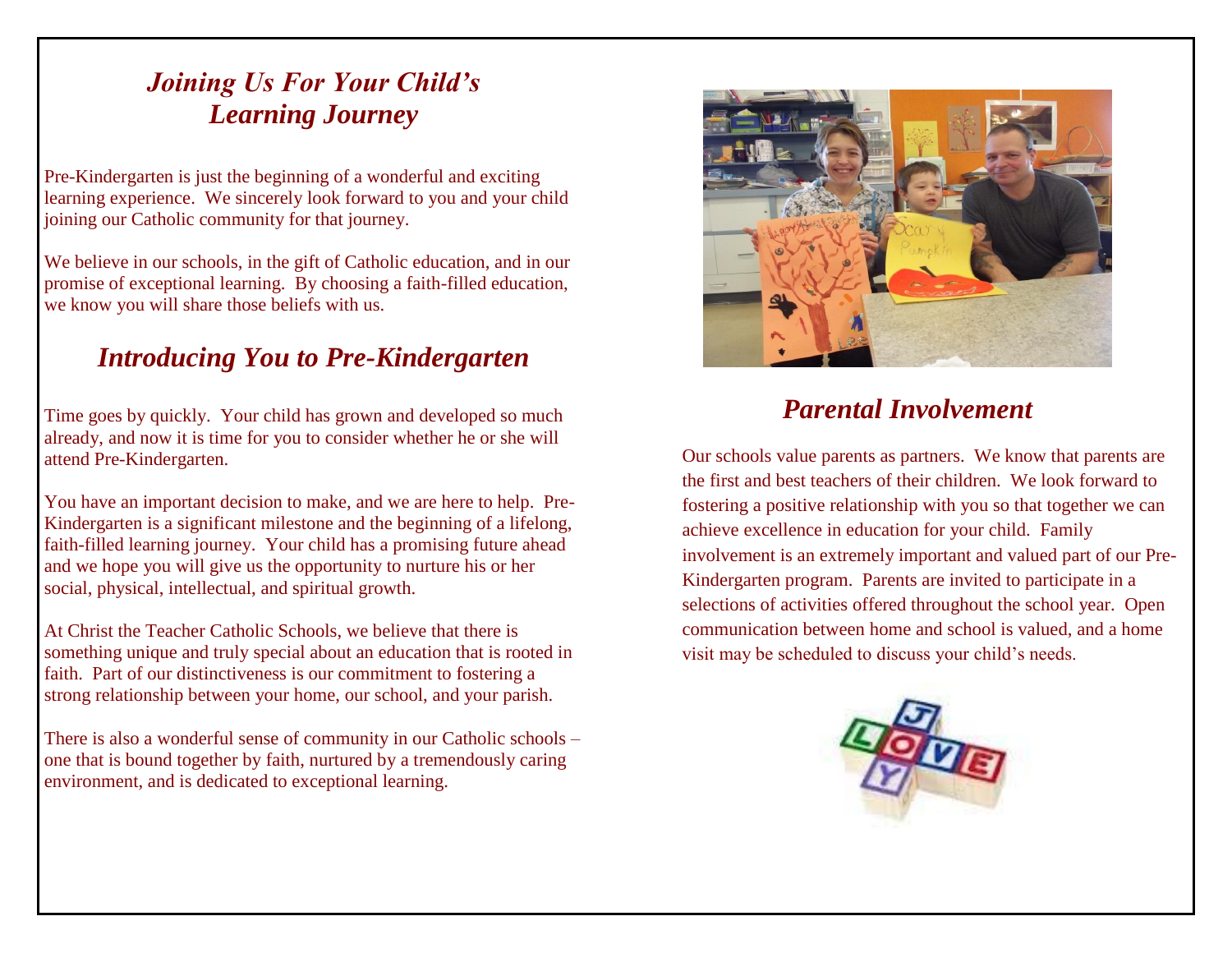

## *At Christ the Teacher Catholic Schools, we know that children learn through play!*

Play enables children to:

- Make sense of their world.
- Expand social and cultural understanding.
- Express personal thoughts and feelings.
- Practice flexible and divergent thinking.
- Encounter and solve real problems.
- Learn to consider other people's perspectives.

#### **Play and Exploration: Early Learning Program Guide Saskatchewan Ministry of Education, 2008**

In Christ the Teacher Pre-Kindergarten programs, teachers create *Essential Learning Experiences* that provide milestones for young children's development and learning in four domains:

Social Emotional Physical

Intellectual Spiritual

Through play, children continue to develop as holistic learners in our high-quality learning environment.

## *We Believe:*

- All children are made in the image of God.
- Children should be encouraged to explore and develop their gifts.
- Children need a safe, welcoming, and engaging learning environment.
- Children direct their own learning through curiosity.